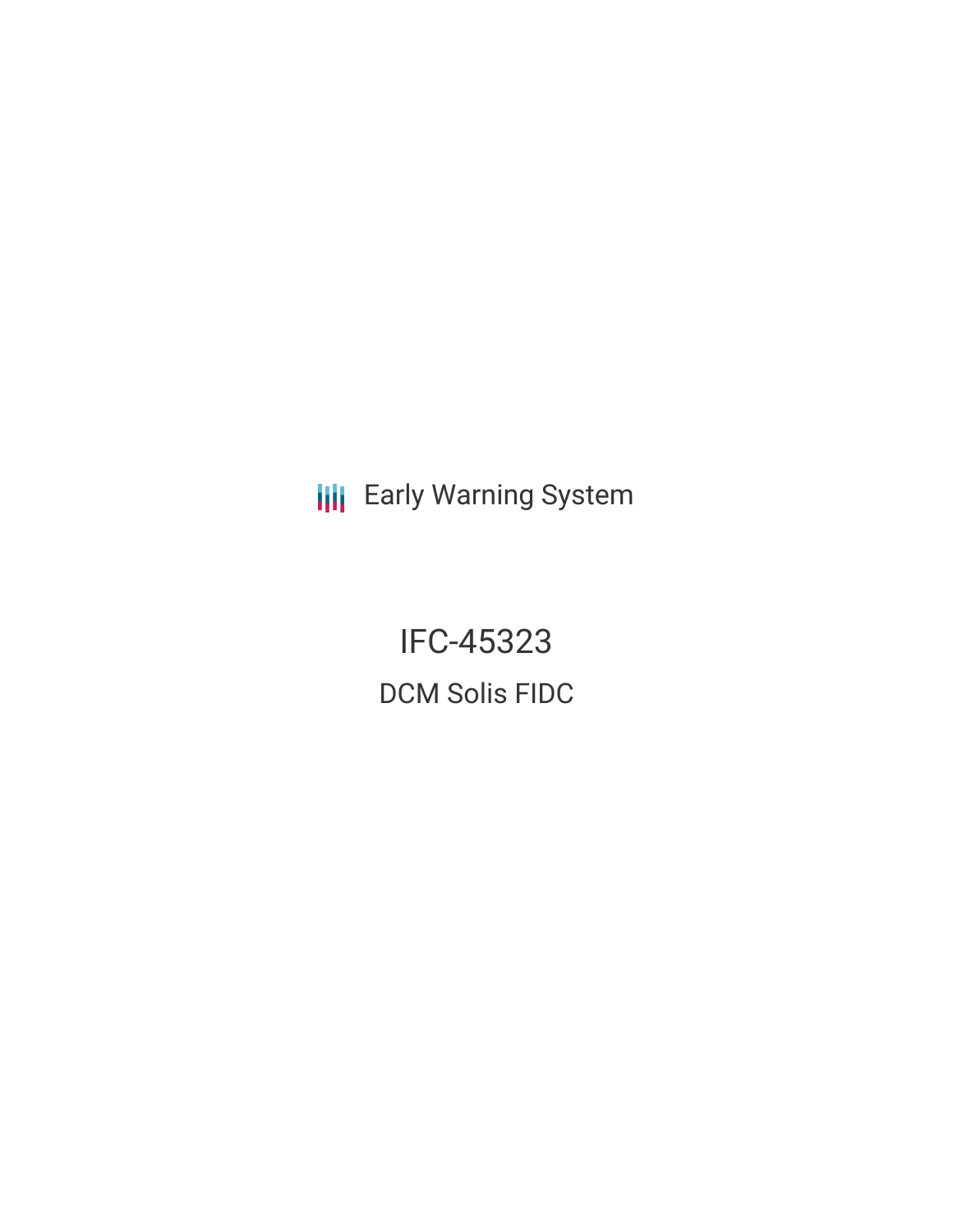| <b>Countries</b>               | <b>Brazil</b>                           |
|--------------------------------|-----------------------------------------|
| <b>Specific Location</b>       | <b>UNINFORMED</b>                       |
| <b>Financial Institutions</b>  | International Finance Corporation (IFC) |
| <b>Status</b>                  | Proposed                                |
| <b>Bank Risk Rating</b>        | FI                                      |
| <b>Voting Date</b>             | 2021-12-20                              |
| <b>Borrower</b>                | SOLIS INVESTIMENTOS LTDA                |
| <b>Sectors</b>                 | Finance                                 |
| <b>Investment Type(s)</b>      | Loan                                    |
| <b>Investment Amount (USD)</b> | $$50.00$ million                        |
| <b>Project Cost (USD)</b>      | $$50.00$ million                        |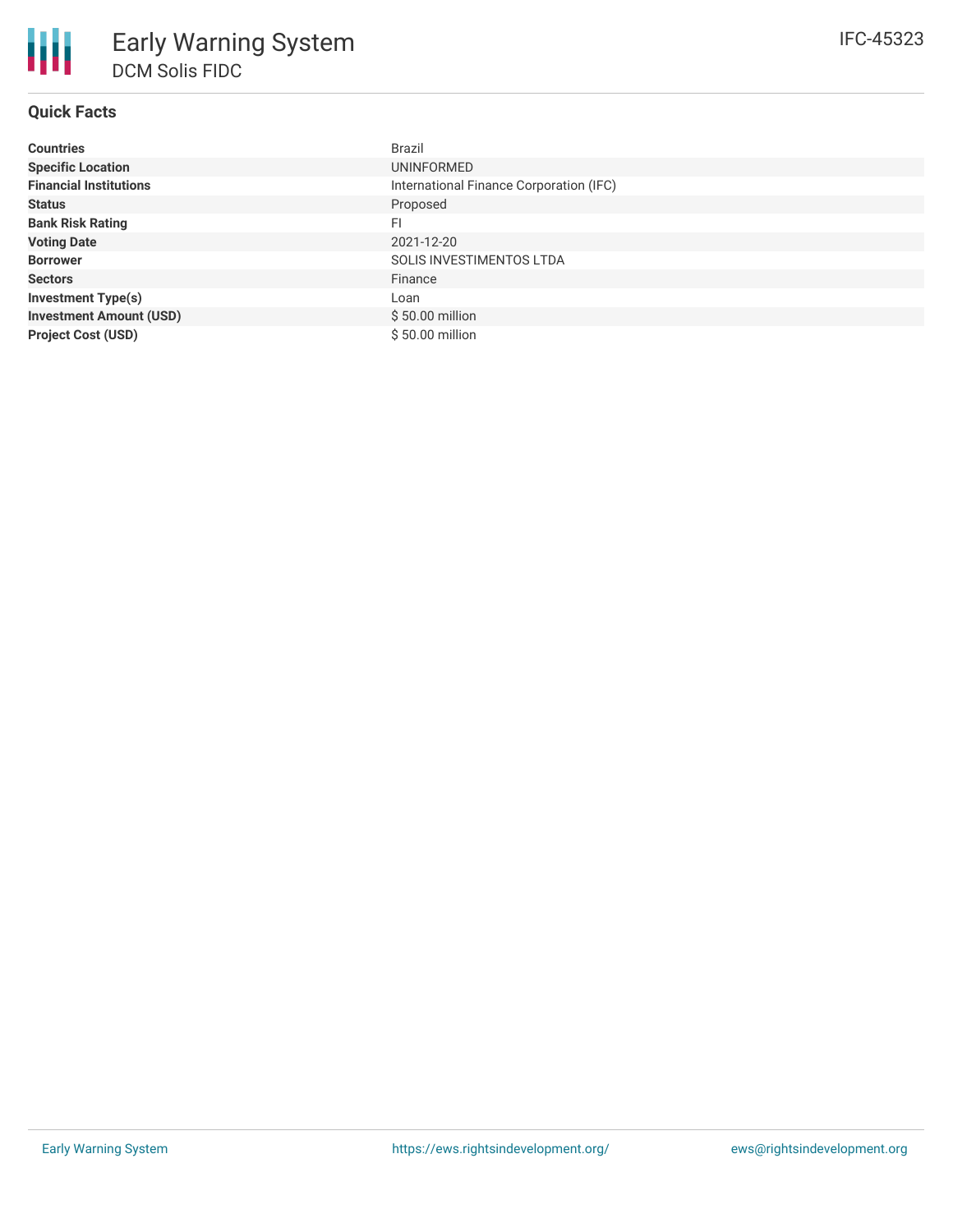

# **Project Description**

The proposed project consists of an investment in senior quotas of FIDC Tradepay Varejo I (Tradepay or the Fund), a shortterm, non-recourse, virtual credit card receivables fund managed by Solis Investimentos (Solis or the Fund Manager) in Brazil (the Project). Tradepay exclusively finances Trademaster (TM), a Fintech/Tradetech payment/settlement platform for the Brazilian retail sector interacting with large consumer product companies.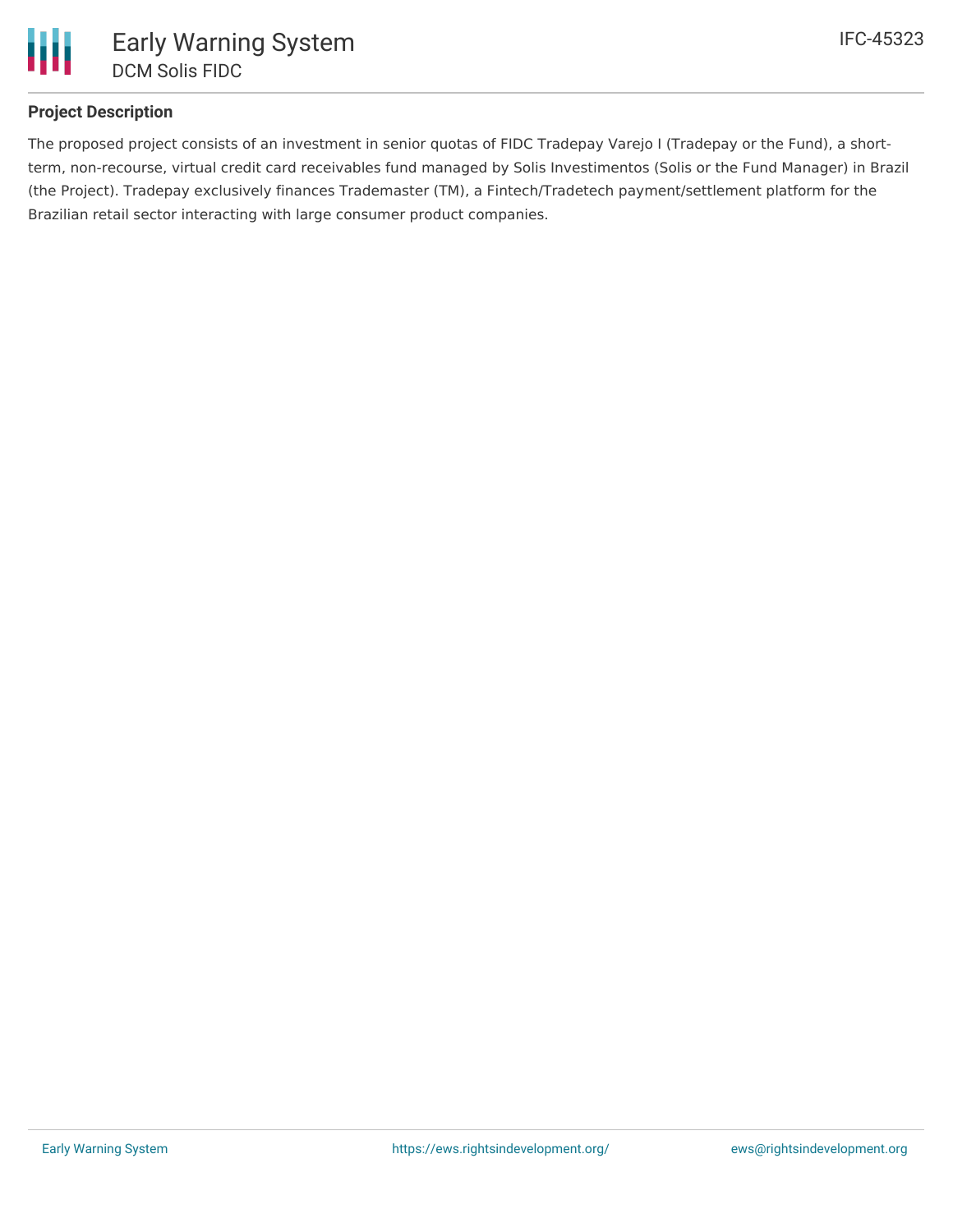# **People Affected By This Project**

IFC anticipates that the Project will contribute to increasing access to finance for MSME buyers engaged in short-term supply chain finance and which are obligors to the Fund. Brazil's low credit penetration is attributable to structural issues in the banking sector; concentration, high degree of state intervention, high interest rates, etc., which all contribute to a lack of innovation and incentives to go down the market to reach MSMEs. The Project is expected to contribute to the improvement of access to finance for MSME retailers, as it supports a financing structure that improves financing terms at which MSME retailers acquire merchandise from large corporates in Brazil.

IFC expects that the Project will further contribute to a greater market competitiveness by increasing the offer from alternative lenders in the MSME financing segment, while deepening the local debt markets via the diversification of the FIDC market. The Project will ultimately contribute to an improved availability of financing options for MSMEs.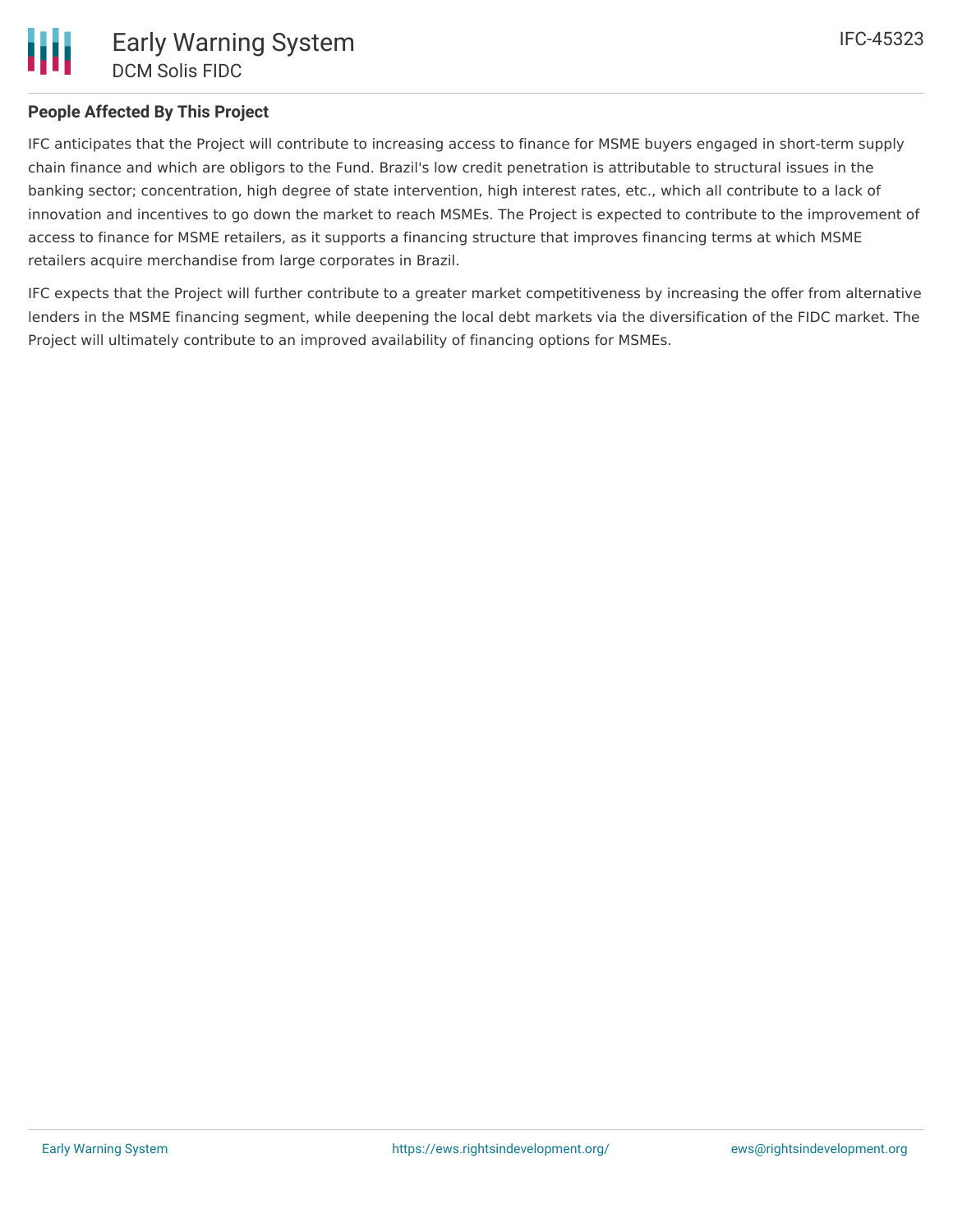## **Investment Description**

• International Finance Corporation (IFC)